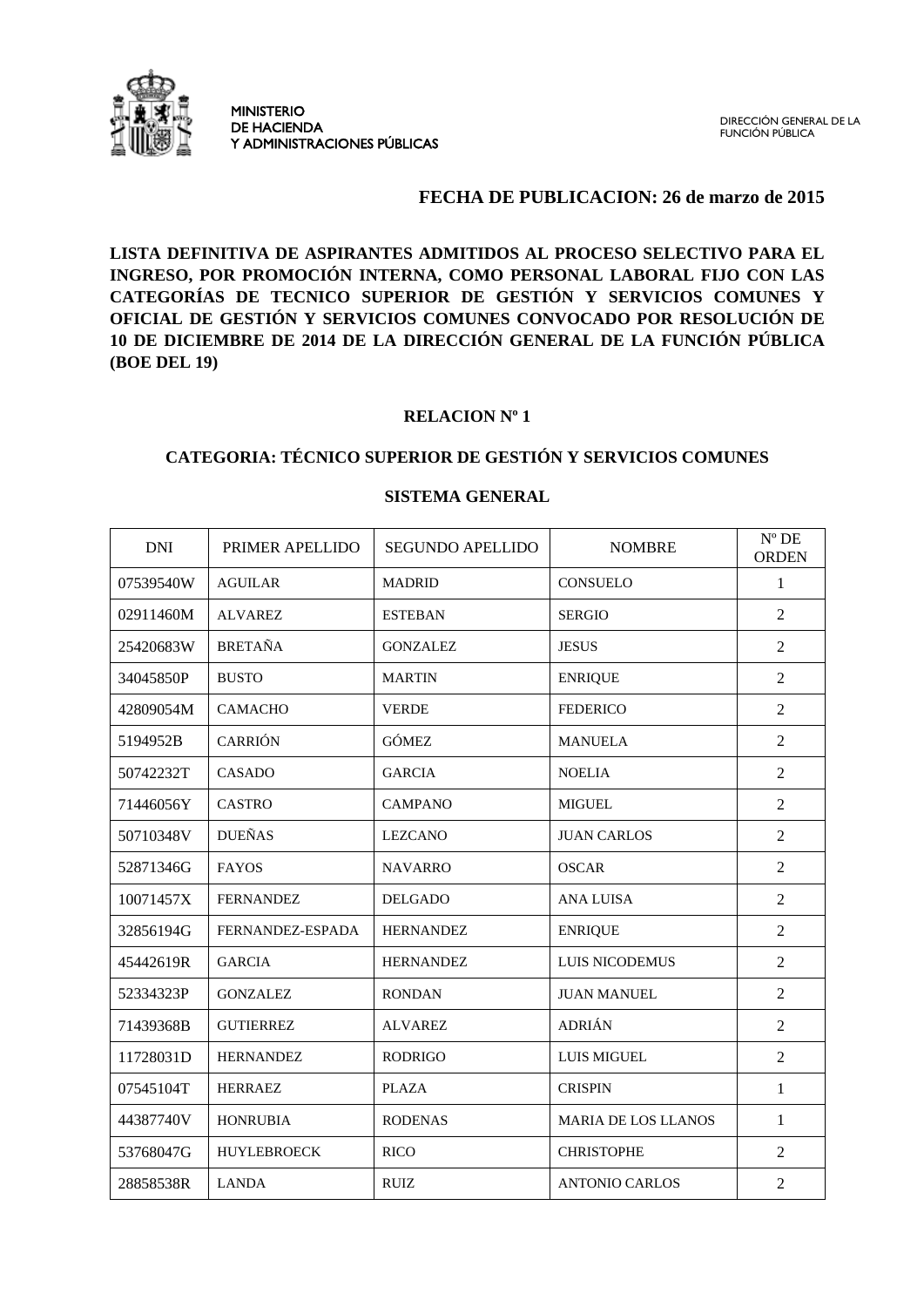

| <b>DNI</b> | PRIMER APELLIDO  | <b>SEGUNDO APELLIDO</b> | <b>NOMBRE</b>           | $N^{\circ}$ DE<br><b>ORDEN</b> |
|------------|------------------|-------------------------|-------------------------|--------------------------------|
| 25984701Z  | LARA             | <b>CARBALLO</b>         | <b>MARIA ROSARIO</b>    | 1                              |
| 04599428A  | <b>LOPEZ</b>     | <b>ROMERO</b>           | <b>DIEGO</b>            | $\overline{2}$                 |
| 50733026V  | <b>LOPEZ</b>     | <b>SANZ</b>             | <b>SUSANA</b>           | $\overline{2}$                 |
| 7560336 Y  | <b>MAESTRO</b>   | <b>MARIN</b>            | <b>MARIA SAGRARIO</b>   | 1                              |
| 52986102J  | <b>PALOMO</b>    | <b>SALCEDO</b>          | <b>ANTONIO</b>          | $\overline{2}$                 |
| 05128729M  | <b>PARDO</b>     | <b>GRAS</b>             | <b>MARIA DOLORES</b>    | 1                              |
| 50174882Z  | <b>PERERO</b>    | <b>ALVAREZ</b>          | <b>ANA MARIA</b>        | $\overline{2}$                 |
| 43756784C  | <b>RASSI</b>     | FARRAY                  | <b>EDMUNDO</b>          | $\overline{2}$                 |
| 71015272N  | <b>RIZIQ</b>     | ALI                     | <b>MUNTHER</b>          | $\overline{2}$                 |
| 43283704G  | <b>RODRIGUEZ</b> | <b>GARCIA</b>           | <b>ROBERTO</b>          | 2                              |
| 76719292D  | <b>RODRIGUEZ</b> | <b>GOMEZ</b>            | <b>DAVID</b>            | $\overline{2}$                 |
| 44302861P  | <b>RODRIGUEZ</b> | <b>QUEVEDO</b>          | <b>MARIA DEL CARMEN</b> | 2                              |
| 09322206F  | <b>RUIZ</b>      | <b>MARCOS</b>           | <b>JOSE ANTONIO</b>     | $\overline{2}$                 |
| 08029333X  | <b>SOTODOSOS</b> | <b>LÓPEZ</b>            | <b>PALOMA</b>           | 1                              |
| 05169733T  | <b>VERA</b>      | <b>LARREY</b>           | <b>JOSE</b>             | 1                              |
| 05123074P  | <b>ZAFRILLA</b>  | <b>MARTINEZ</b>         | <b>ESTRELLA</b>         | 1                              |

# **CUPO DE RESERVA PARA PERSONAS CON DISCAPACIDAD**

| DNI       | PRIMER APELLIDO | <b>SEGUNDO APELLIDO</b> | <b>NOMBRE</b> | $N^{\circ}$ DE<br>ORDEN |
|-----------|-----------------|-------------------------|---------------|-------------------------|
| 12766020P | LAPRESA         | ISLA                    | <b>MIRIAN</b> |                         |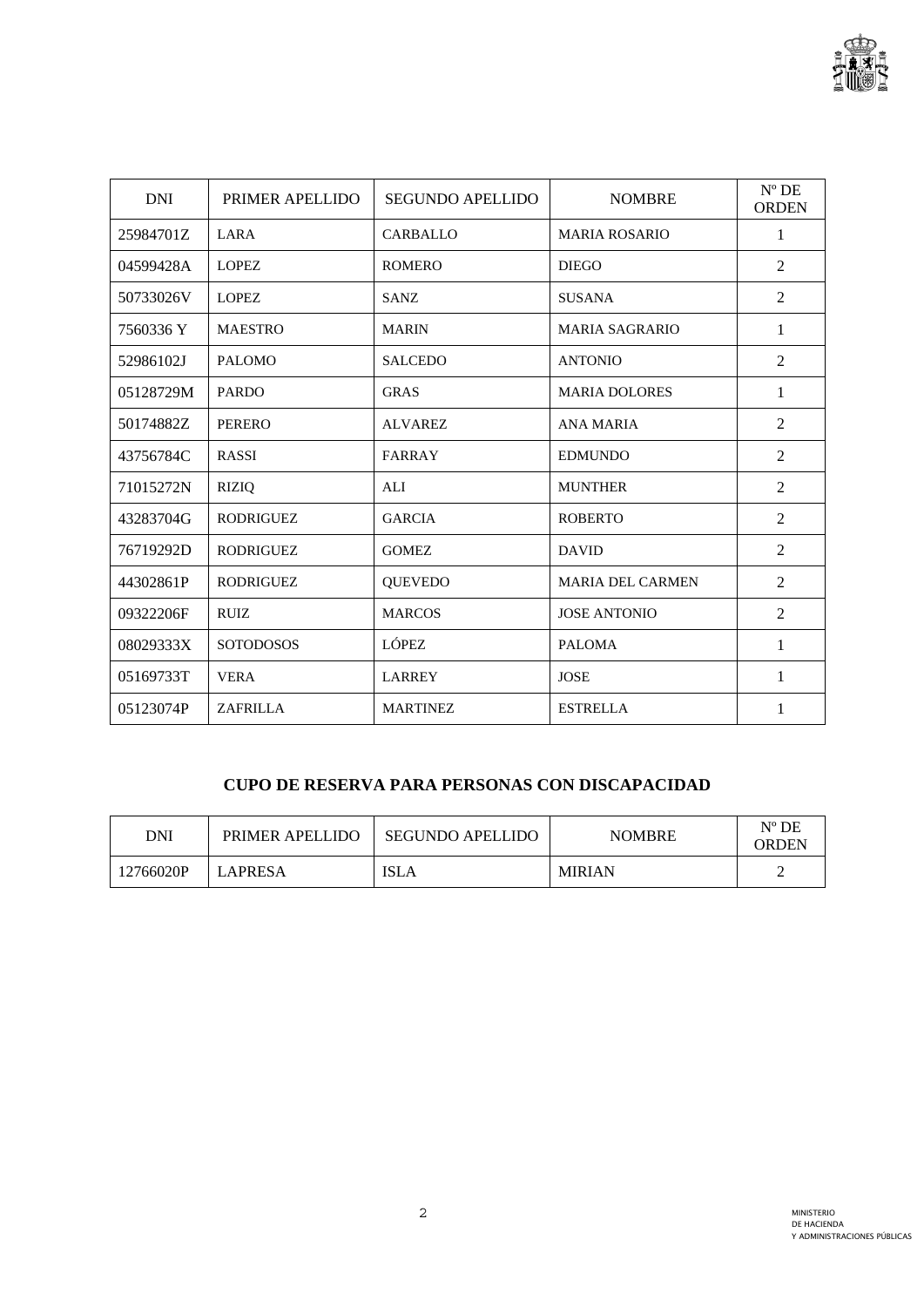

## **RELACION Nº 2**

# **CATEGORIA: OFICIAL DE GESTIÓN Y SERVICIOS COMUNES**

## **SISTEMA GENERAL**

| <b>DNI</b> | PRIMER APELLIDO  | <b>SEGUNDO APELLIDO</b> | <b>NOMBRE</b>                  | $N^{\circ}$ DE<br><b>ORDEN</b> |
|------------|------------------|-------------------------|--------------------------------|--------------------------------|
| 51895810J  | <b>ALBA</b>      | <b>MARFIL</b>           | <b>JULIO</b>                   | $\overline{4}$                 |
| 51878739P  | <b>APARICIO</b>  | <b>MARCOS</b>           | <b>ENCARNACION</b>             | $\overline{4}$                 |
| 51675615C  | ARMENDARIZ       | <b>CARRETERO</b>        | <b>NURIA</b>                   | 5                              |
| 51688443Z  | <b>ARRIBAS</b>   | <b>ANTOLIN</b>          | <b>CARMEN</b>                  | 3                              |
| 00828819Z  | <b>BARJA</b>     | <b>MONTOYA</b>          | <b>FERNANDO</b>                | 5                              |
| 51891532J  | <b>BERBEL</b>    | <b>ROLDAN</b>           | M <sup>a</sup> CARMEN          | 5                              |
| 70341683R  | <b>BETETA</b>    | CASADO                  | <b>REYES</b>                   | $\overline{4}$                 |
| 51645765R  | <b>BLANCO</b>    | <b>GALLARDO</b>         | M <sup>a</sup> JOSEFA          | 5                              |
| 00803099P  | <b>BODAS</b>     | <b>VELASCO</b>          | <b>JUAN LUIS</b>               | $\overline{4}$                 |
| 51372526W  | <b>BRUÑUELAS</b> | <b>PACHECO</b>          | <b>FERNANDO</b>                | $\overline{4}$                 |
| 27515343Y  | <b>CAMPILLO</b>  | <b>BAREZ</b>            | <b>ANDRES</b>                  | 5                              |
| 00404453K  | <b>CARRASCO</b>  | <b>ROMOJARO</b>         | <b>TOMAS</b>                   | 5                              |
| 33858172X  | <b>CARRETERO</b> | <b>SANCHEZ</b>          | <b>LIDIA</b>                   | 5                              |
| 51909674P  | <b>CEREZO</b>    | <b>GARCIA</b>           | <b>CRISTINA</b>                | 5                              |
| 50300880H  | <b>CHIMENO</b>   | <b>LLORAT</b>           | <b>DOMINGO</b>                 | 5                              |
| 00795245C  | <b>CORREAS</b>   | <b>CASTRO</b>           | M <sup>a</sup> ANTONIA         | 4                              |
| 01828459M  | <b>CRESPO</b>    | <b>ARIAS</b>            | M <sup>ª</sup> DOLORES         | $\overline{4}$                 |
| 53040980J  | <b>CUSTODIO</b>  | CALVO                   | ALMUDENA                       | 5                              |
| 50065467X  | <b>CUSTODIO</b>  | <b>CALVO</b>            | <b>MARIA CRUZ</b>              | 5                              |
| 03450091E  | <b>GARCIA</b>    | <b>NUÑEZ</b>            | <b>CARMEN</b>                  | 5                              |
| 75752067A  | <b>GIJON</b>     | <b>SANCHEZ</b>          | <b>DAVID</b>                   | $\mathbf{1}$                   |
| 07231683T  | <b>GUTIERREZ</b> | <b>LOPEZ</b>            | <b>SUSANA</b>                  | 3                              |
| 08035796X  | <b>LOPEZ</b>     | CARREÑO                 | $\mathbf{M}^{\text{a}}$ ISABEL | $\overline{4}$                 |
| 05408522A  | <b>MAROTO</b>    | <b>BUSTO</b>            | <b>FELIX</b>                   | $\overline{4}$                 |
| 03450824L  | <b>MARTIN</b>    | <b>HERNANDEZ</b>        | <b>CONCEPCION</b>              | 4                              |
| 76243360Q  | <b>MARTINEZ</b>  | <b>CACERES</b>          | M <sup>a</sup> CARMEN          | 5                              |
| 50191118N  | <b>OCAMPOS</b>   | <b>JARILLO</b>          | <b>CARMEN</b>                  | 5                              |
| 51335872X  | PAUL             | <b>ACEBES</b>           | CARLOS                         | $\overline{4}$                 |